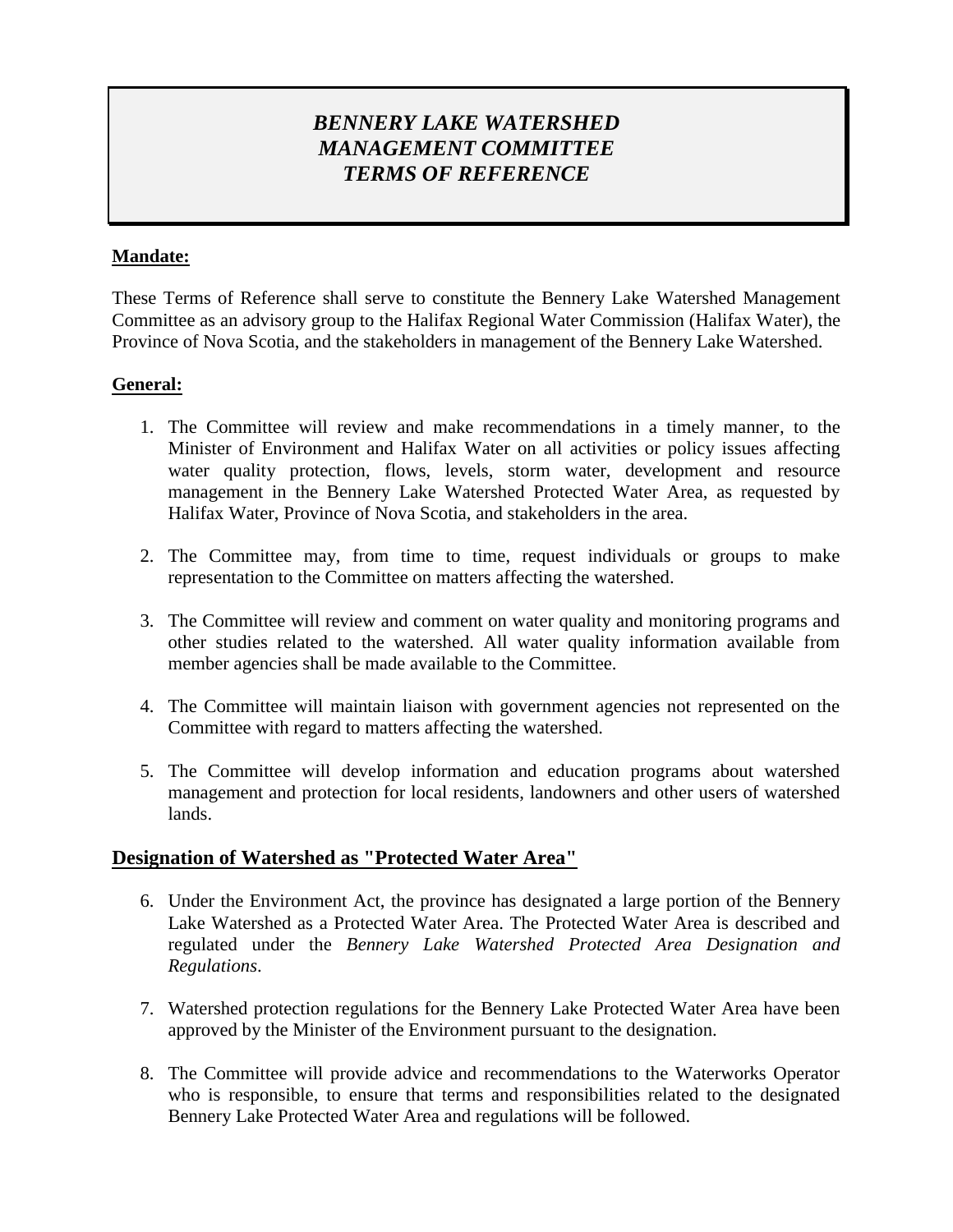#### **Membership and Meetings:**

- 9. The Committee shall be comprised of representatives from:
	- (1) HRM Planning and Development Services
	- (2) Halifax Water
	- $\bullet$  (1) General Public District 2
	- (1) Bennery Lake Watershed Private Landowner
	- (2) Nova Scotia Environment (non-voting)
- 10. All members will serve for a two year term. Subsequent appointments or re-appointments to the Committee shall be a term of two years.
- 11. Upon expiration of terms, for members representing identifiable groups or organizations, that member will be asked by the Committee to have their organization nominate a member for the subsequent term. Where that is not possible, Halifax Water will contact the organization to request an appointment. For members not representing an identifiable organization; Halifax Water to write all landowners in the area of interest affected by the Bennery Lake Watershed seeking volunteers for the Committee. If new volunteers come forward, the Committee will seek membership through a balloting process.
- 12. The Chair and Vice-Chair of the Committee shall be appointed by the membership at the meeting closest to April  $1<sup>st</sup>$ .
- 13. Bodies appointing representatives may send an alternate. Alternates may attend all meetings as observers and may vote when the appointed representative is absent.
- 14. Administrative support shall be provided by Halifax Water.
- 15. The Committee shall endeavor to conduct business by consensus, but should voting be necessary, all motions will require support from a majority of the members present. Three voting members will constitute a quorum which must include at least one voting member of either the General Public District 2 or Bennery Lake Watershed Private Landowner. In the event there is not a quorum, an Information Meeting will be held.
- 16. The Committee shall meet as necessary, but no less than two times a year. Generally in the spring and the fall.
- 17. The Committee shall be empowered to amend its Terms of Reference by motion, with the approval of the Waterworks Operator.
- 18. The Committee shall prepare an annual report of its activities to be distributed to all bodies represented on the Committee, and to other interested parties.
- 19. The Chair shall act as spokesperson.